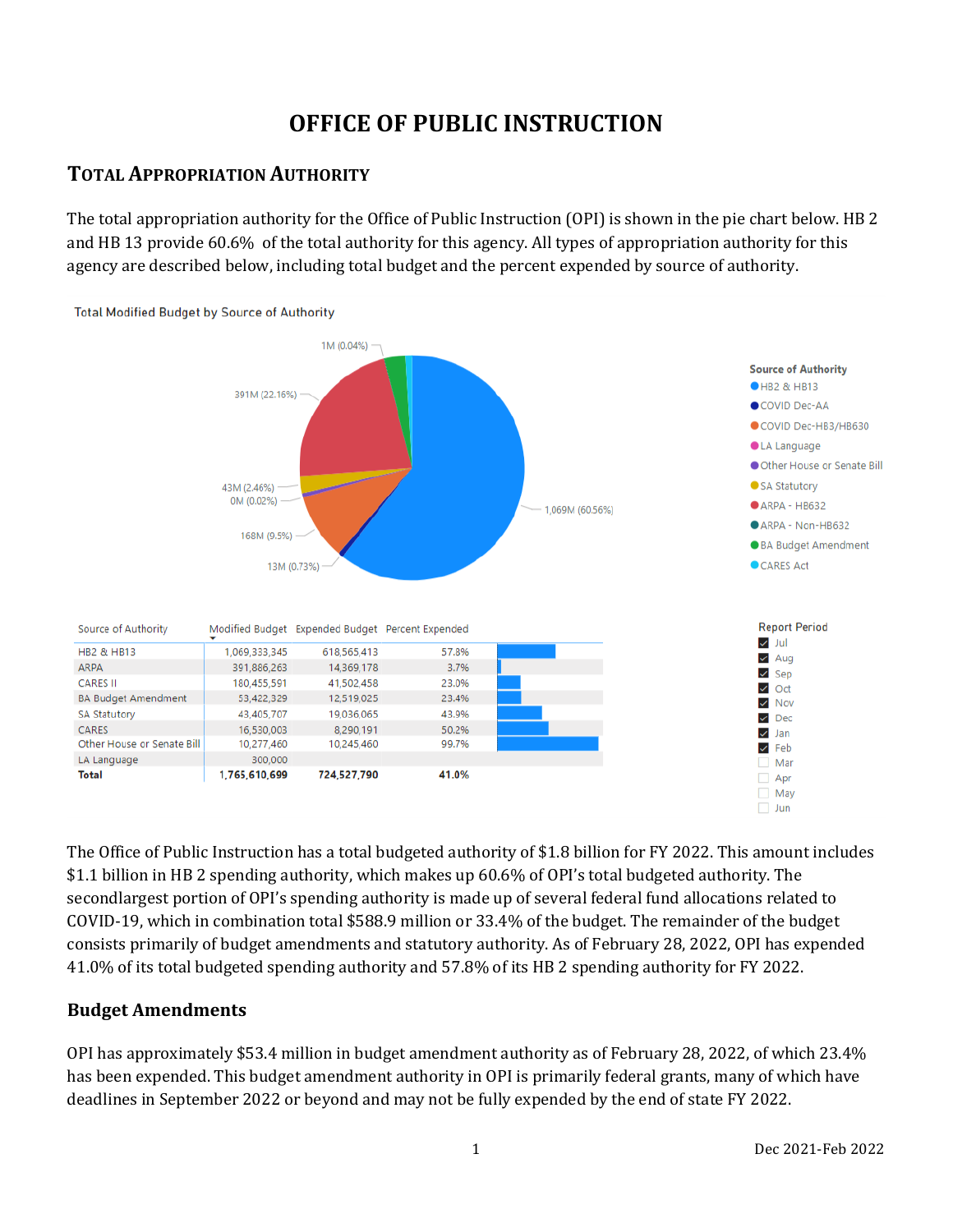There are about a half a dozen federal grant programs which make up the budget amendment authority for OPI, the majority of which is for the Montana Comprehensive Literacy Project (MCLP). Smaller amounts of budget amendment authority are for the Striving Readers Program, Project AWARE (Advancing Wellness and Resiliency in Education), the Stop School Violence Program, and the federal Statewide Longitudinal Data Systems Grant which funds the Montana Innovation through Infrastructure (MITI) project.

Budget amendment authority for OPI for FY 2022 increased by approximately \$24.0 million between December 1, 2021 and February 28, 2022. This increase is almost entirely due to an appropriation for increased school food funding as a result of higher reimbursement rates approved by the United States Department of Agriculture (USDA) for the school year due to COVID-19.

## **Statutory Appropriations**

The Office of Public Instruction has \$43.4 million in statutory spending authority for FY 2022. Nearly all of this amount is from the guarantee account, which is a statutorily appropriated state special revenue fund dedicated to school funding. The guarantee account receives revenue generated from common school state land as well as interest from the common school trust. Revenues are primarily generated from interest off the trust, as well as agriculture and extraction industry leases. Revenues from the guarantee account offset general fund received by OPI. OPI has expended 43.9% of its statutory authority for FY 2022 as of February 28, 2022. OPI receives the proceeds from the guarantee account in January and June, which is then used to make the Basic Amount for School Equity (BASE) aid payment in those months. There is also a minor amount of statutory appropriation authority for a technology payment, which was paid in its entirety at the beginning of FY 2022.

## **Other Bills**

OPI has approximately \$10.3 million in other house and senate bill appropriations for FY 2022, of which 99.7% has been expended as of February 28, 2022. These appropriations are from HB 644 and HB 663, both passed in the 2021 Legislative Session. HB 663 allocated \$10.2 million to revise the school funding formula in order to increase Guaranteed Tax Base Aid (GTB) and lower property taxes. The entire appropriation of funding in HB 663 was used to make a portion of the GTB payment to schools in December. HB 644 allocated \$32,000 to establish a tribal computer programming scholarship program, and none of this appropriation has been expended yet. OPI reports that they are still working to establish the program criteria.

### **COVID-19 Authority**

The following chart is provided to allow the legislature to examine the funding that is available to the agency for COVID-19 impacts from FY 2020 through FY 2022. The chart shows the budget established in each fiscal year, any authority that continued into a following fiscal year because it was not spent in the previous fiscal year, and expenditures. A large portion of the unspent COVID-19 federal funds authority remains available for expenditure past FY 2022. The [OPI website](https://opi.mt.gov/COVID-19-Information/ESSER#9922711128-fund-coding) includes some additional background information.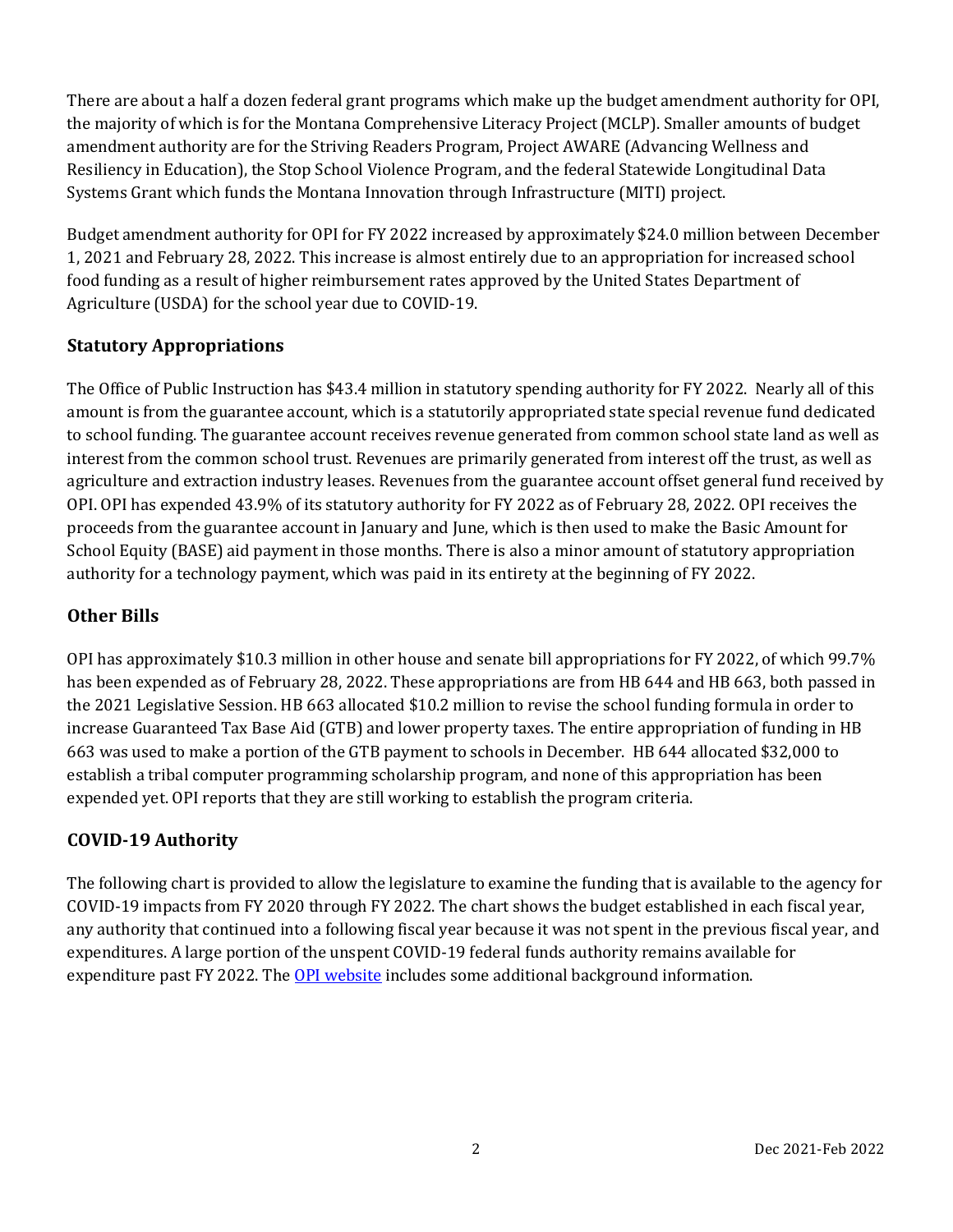

All three rounds of federal COVID-19 funding for education were provided to OPI through the Elementary and Secondary School Emergency Relief (ESSER) fund, but each round of funding has its own specific allocation details.

Please refer to the [OPI COVID-19 report](https://leg.mt.gov/content/publications/fiscal/2023-Interim/IBC-E/ESSER_IEC_3_1_22.pdf) for additional details on the various ESSER expenditures that are summarized below.

## CARES I

This allocation is referred to as CARES I, or ESSER I, and was provided to OPI from the Governor's Office through the budget amendment process. The funding was allocated according to federal guidance and, where allowable, OPI's discretion.

OPI received approximately \$41.3 million in federal coronavirus relief funds, of which \$33.2 million or 80.3% had been expended as of February 28, 2022. Most of the remaining funds are available for expenditure through September 2023.

## HB 630

This allocation is also referred to under three other names—Coronavirus Response and Relief Supplemental Appropriations (CRRSA), CARES II, and ESSER II.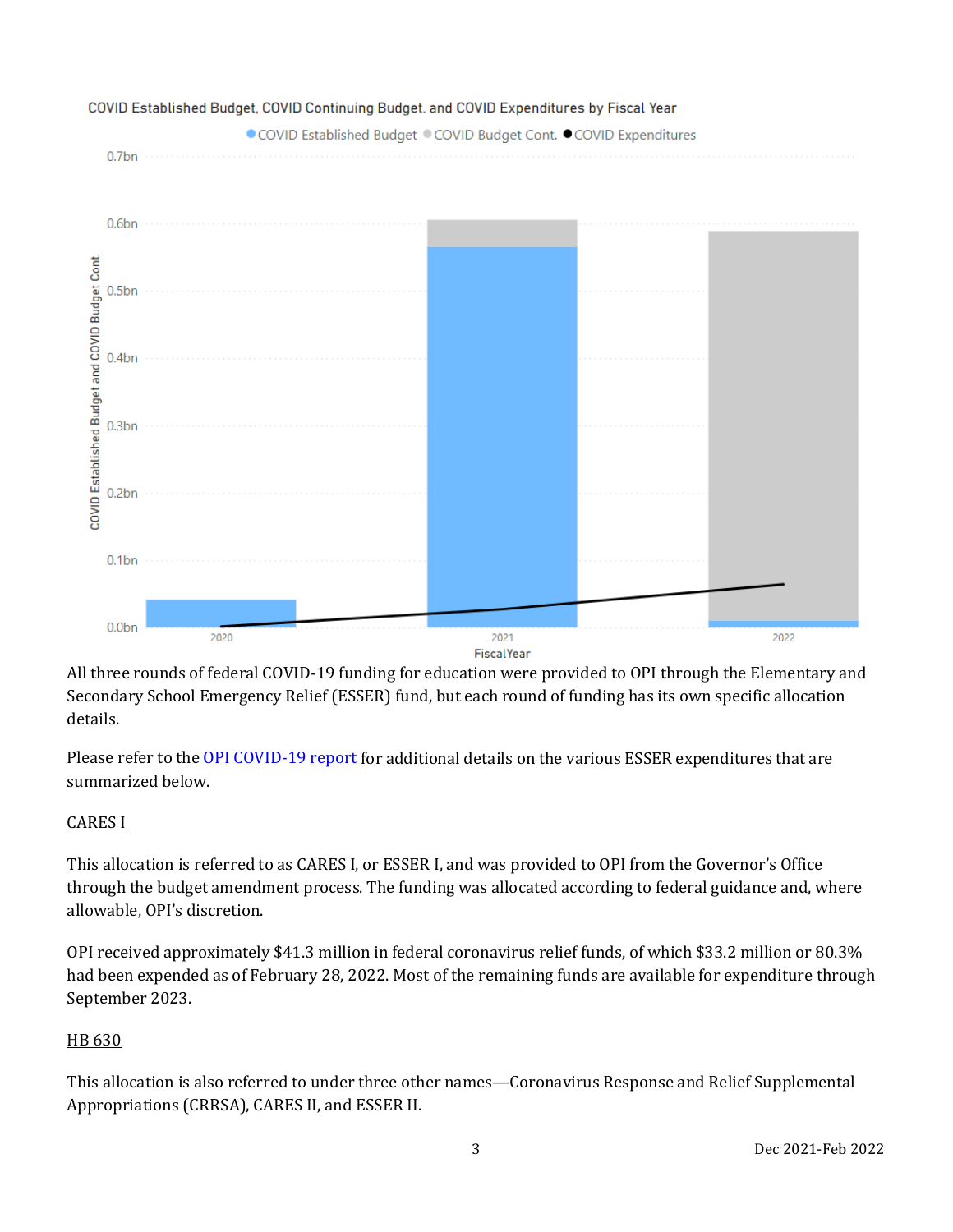OPI received approximately \$182.9 million in federal coronavirus relief funds, which were appropriated in HB 630 during the 2021 Legislative Session. As of February 28, 2022, OPI had expended about \$45.4 million or 24.8% of HB 630 funding. Most of the remaining funds are available for expenditure through September 2023.

### HB 632

This allocation is also referred to as the American Rescue Plan Act (ARPA) or ESSER III, and the allocation authority was provided in HB 632 during the 2021 Legislative Session.

OPI received approximately \$382.6 million in federal coronavirus relief funds, which were appropriated in HB 632 during the 2021 Legislative Session. As of February 28, 2022, OPI had expended about \$14.4 million or 3.8% of HB 632 funding. Most of the remaining funds are available for expenditure through September 2023.

## **TOTAL EXPENDITURE AUTHORITY**

The total expenditure authority for OPI is shown in the following pie chart. Total expenditure authority includes non-budgeted proprietary funding and non-budgeted expenditures such as transfers or indirect costs which are not included in the previous pie chart as the expenditures are not appropriated.



## **Non-Budgeted Proprietary Funding**

OPI has approximately \$3.5 million in non-budgeted proprietary funding for FY 2022, of which 50.2% was expended by February 28, 2022. The largest source of non-budgeted proprietary funding is OPI's indirect cost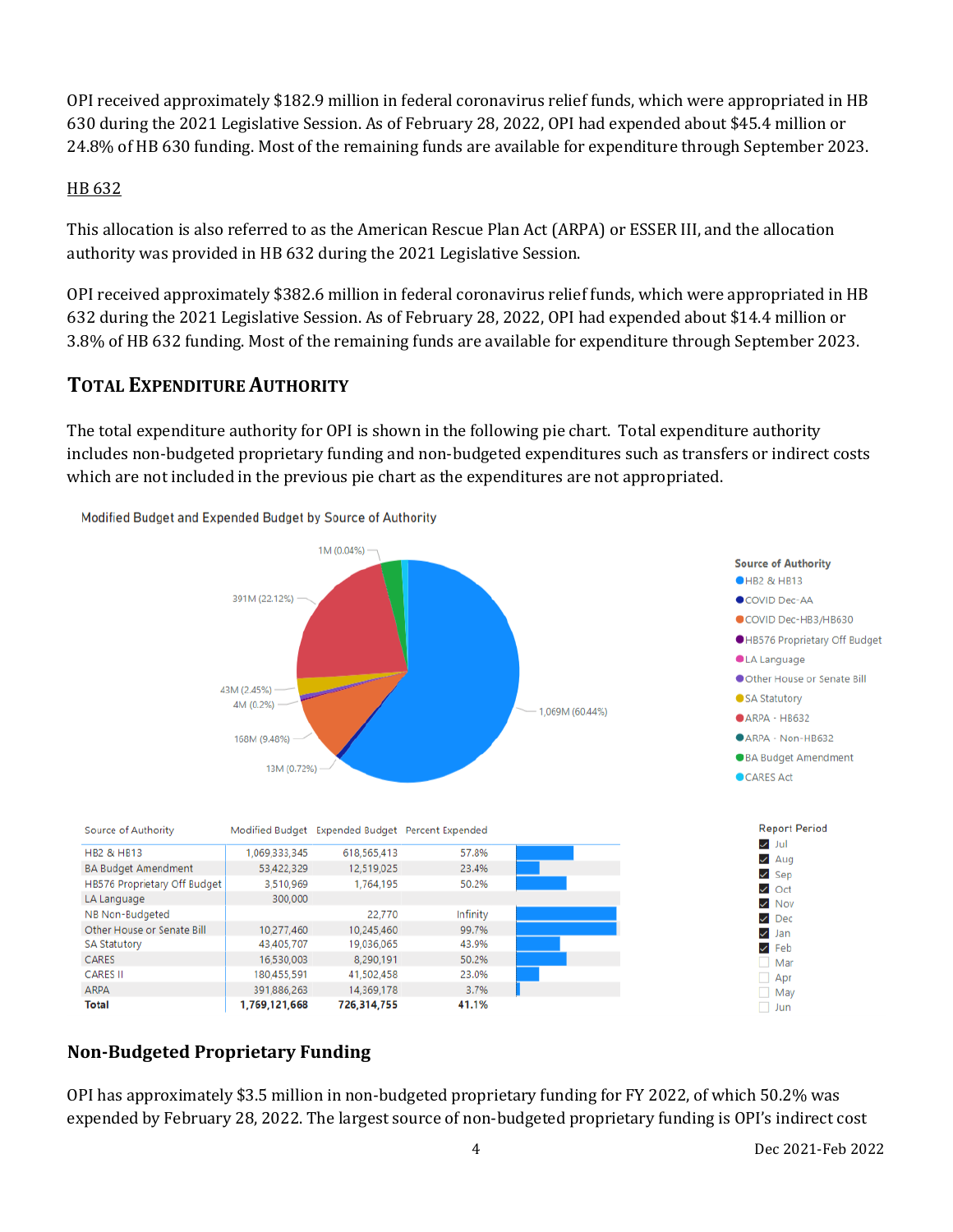pool, which is an internal service fund used to allocate various centralized costs such as payroll, accounting, or budgeting, to all of OPI's state and federally funded programs using a pre-approved indirect cost rate. The other sources of non-budgeted proprietary funding for OPI include legislative audit fees, State Information Technology Services Division (SITSD) fees, and the Advanced Driver Education Program (DRIVE) fund. DRIVE is a seasonal, hands-on, behind-the-wheel crash avoidance program for adult and teen drivers, operated by the Health Enhancement and Safety Division of OPI at a training facility in Lewistown.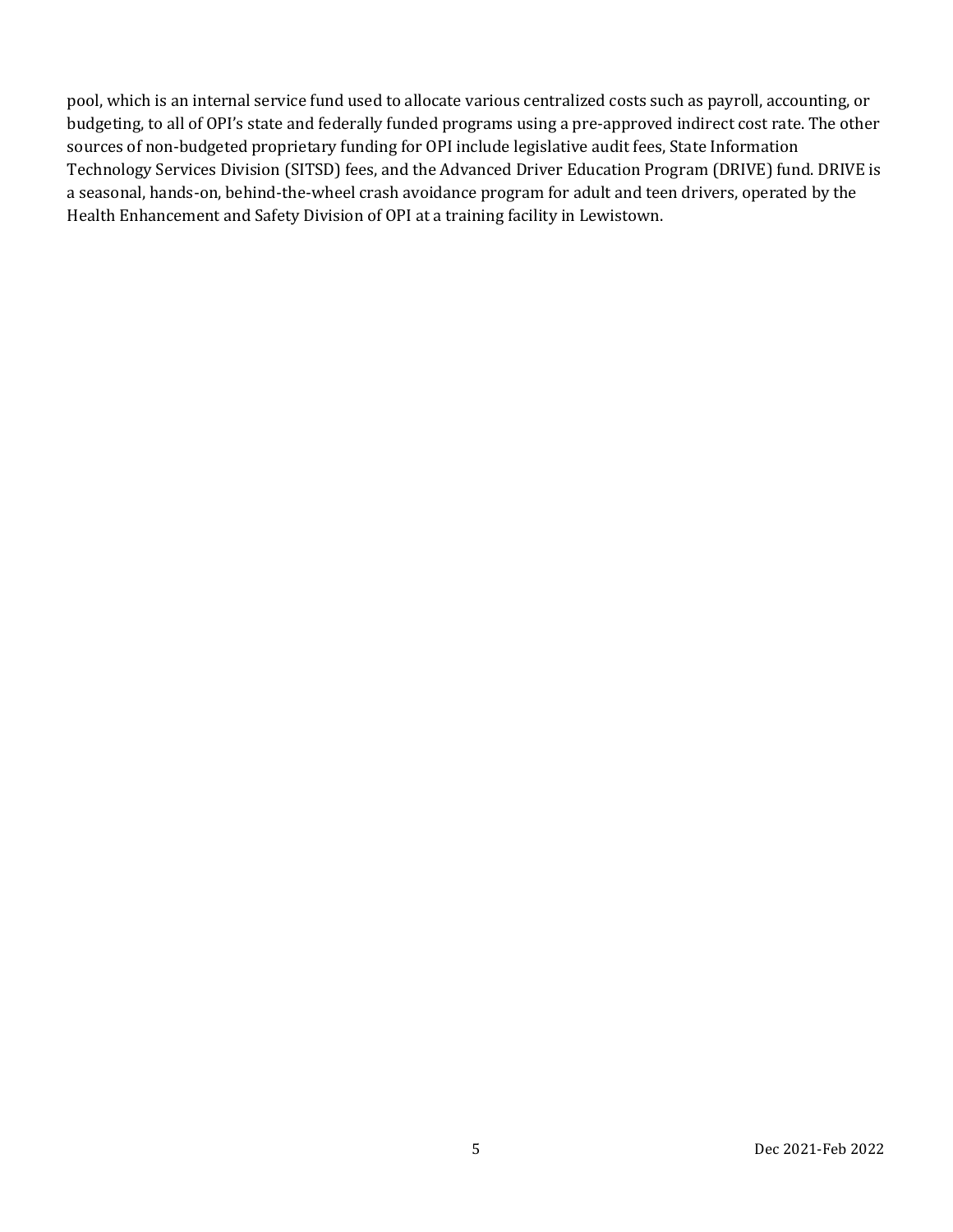## **HB 2 BUDGET MODIFICATIONS**

The following chart shows the HB 2 budget as passed by the legislature, including the pay plan, and the HB 2 modified budget from December 1, 2021 through February 28, 2022. Net modifications to the budget include operating plan changes from one expenditure account to another, program transfers, reorganizations, and agency transfers of authority. The positive modifications and negative modifications are shown by program, expenditure account, and fund type.

| Budget        | Budget        |                                                                                                |                   |
|---------------|---------------|------------------------------------------------------------------------------------------------|-------------------|
| 1,069,333,345 | 1,069,333,345 |                                                                                                |                   |
| 1,069,333,345 | 1,069,333,345 |                                                                                                |                   |
|               |               | Legislative Budget Compared to Modified Budget - HB 2 Only<br>December Modified March Modified | Net Modifications |

| Acct & Lvl 1 DESC        | December Modified March Modified Net Modifications<br>Budget | <b>Budget</b> |            |  |
|--------------------------|--------------------------------------------------------------|---------------|------------|--|
| 61000 Personal Services  | 13,533,438                                                   | 13.533.438    |            |  |
| 62000 Operating Expenses | 15,369,186                                                   | 15,257,768    | $-111,418$ |  |
| 65000 Local Assistance   | 869.001.512                                                  | 869,060,930   | 59,418     |  |
| □ 66000 Grants           | 157,493,166                                                  | 157,493,166   |            |  |
| 67000 Benefits & Claims  |                                                              |               |            |  |
| 68000 Transfers-out      | 13.936.043                                                   | 13.988.043    | 52,000     |  |

| Fund Type               | December<br>Modified Budget | March Modified<br>Budget | Net Modifications |  |
|-------------------------|-----------------------------|--------------------------|-------------------|--|
| <sup>1</sup> 01 General | 880, 868, 358               | 880.868.358              |                   |  |
| 02 State/Other Spec Rev | 14,755,959                  | 14.755.959               |                   |  |
| □ 03 Fed/Other Spec Rev | 173,709,028                 | 173,709,028              |                   |  |

The Office of Public Instruction had three budget modifications between December 1, 2021 and February 28, 2022. In total, these modifications had a net-zero impact on OPI's total budget:

- A shift of approximately \$75,000 of general fund from operating expenses to local assistance in order to make payments for the National Board Certification Program
- A \$52,000 shift of general fund from operating expenses to transfers out in order to process a transfer to the Department of Justice for legal fees
- A shift of approximately \$16,000 of general fund from local assistance to operating expenses in order to make payments for the Advancing Agricultural Education Program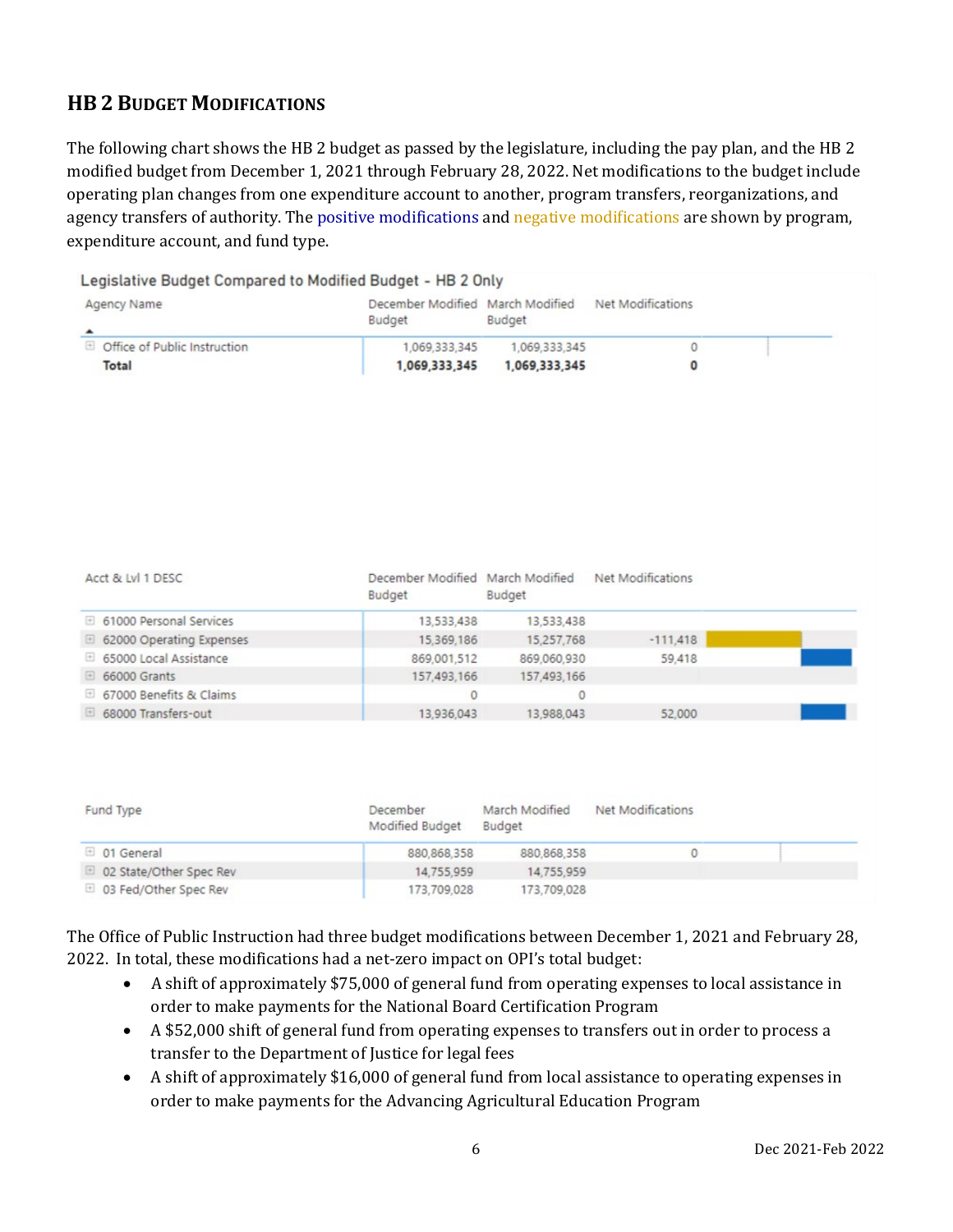## **HB 2 APPROPRIATION AUTHORITY**

The following chart shows the appropriated budget for the agency compared to expenditures through February 28, 2022.



Expended Budget and Remaining Budget by Fund Type - HB 2 Only

The majority of the Office of Public Instruction's HB 2 modified budget is from general fund, at 82.4%. State and federal special revenues make up the remaining percentage, with federal special revenue accounting for 16.2% of funding and state special revenue accounting for 1.4% of funding. OPI receives federal grants that support public education, school nutrition, education for the disadvantaged, special education, professional development for educators, and various other functions. Most of state special revenue utilized by the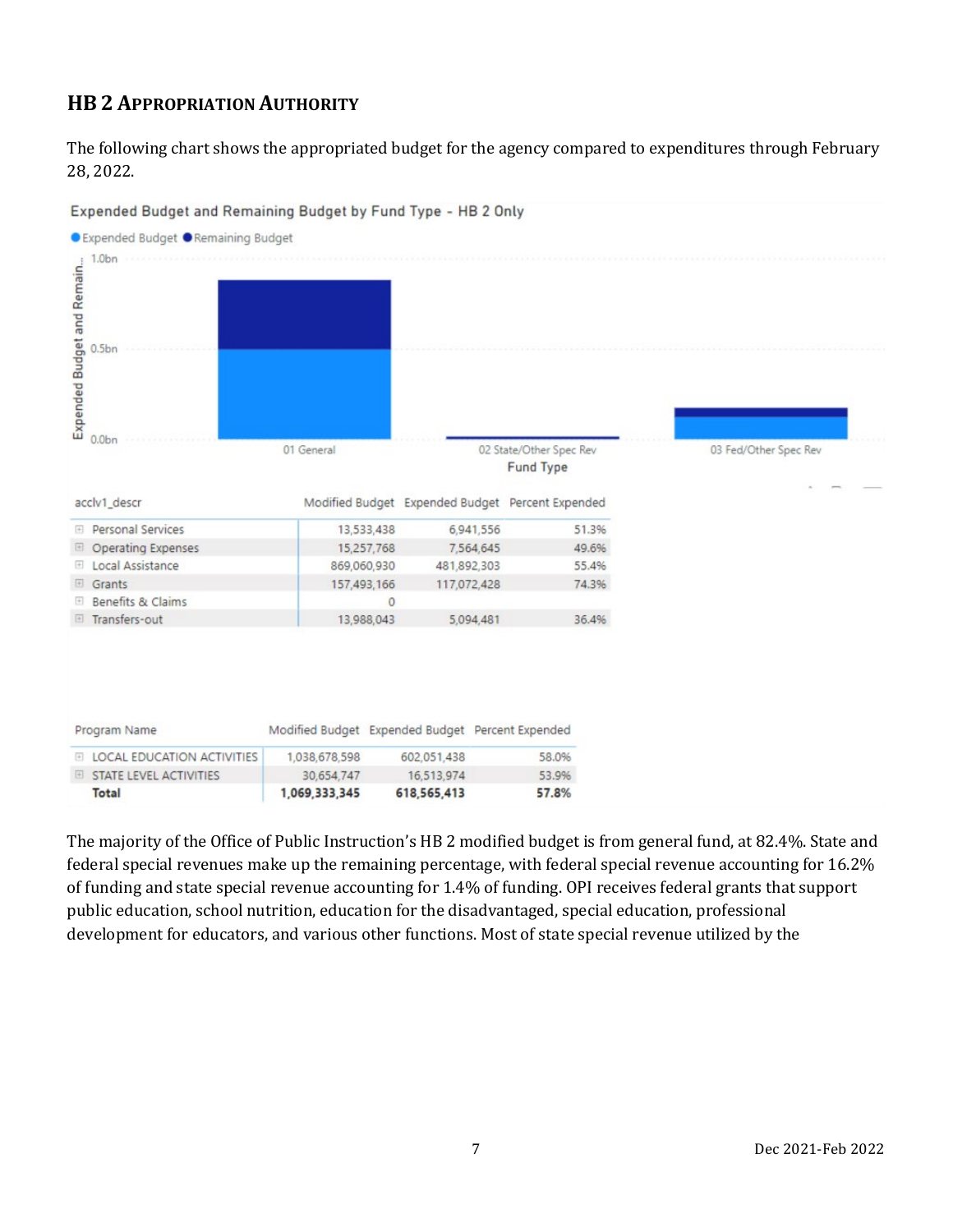department is from the school facility account, which receives interest from the school facility sub-trust within the state coal trust. This money is then distributed to school districts to help support major maintenance.

OPI has expended 57.8% of its HB 2 modified budget so far for FY 2022, which is consistent with recent historical expenditures at this point in the fiscal year.

## **Local Assistance**

Local assistance makes up the majority of OPI's HB 2 modified budget for FY 2022, at approximately \$869.1 million or 81.3%. Local assistance was 55.4% expended as of February 28, 2022. This amount is consistent with recent historical expenditures at this point in the fiscal year. Local assistance contains the bulk of the K-12 BASE aid appropriation, which has a specific pattern of payments; various larger payments will be made in June, such as payments for Major Maintenance and Traffic Education.

### **Grants**

Grants are approximately \$157.5 million or 14.7% of the HB 2 modified budget for FY 2022. The majority of grant funding is from federal education grants, at \$151.3 million; the remaining grant funding is for a few smaller grant programs— Transformational Learning, Advanced Opportunities, Montana Indian Language Preservation, Adult Education, Recruitment and Retention, Gifted and Talented, and School Safety. As of February 28, 2022, 74.3% of OPI's grants budget has been expended. The higher percentage expended for this point in the fiscal year is due to the timing of payments and the expiration dates of various programs. For the ongoing grants like Title I and Individuals with Disabilities Education Act (IDEA), payments are aligned with the school year rather than the fiscal year. There are also some multi-year federal grants that do not need to be expended by the end of FY 2022.

### **Personal Services**

Personal services are approximately \$13.5 million or 1.3% of the HB 2 modified budget for FY 2022, with 51.3% of that amount expended as of February 28, 2022. This lower than expected percentage expended is due in part to vacant positions in the Information Technology and Accreditation Divisions.

The following chart shows the filled and vacant FTE within the agency as of February 1, 2022.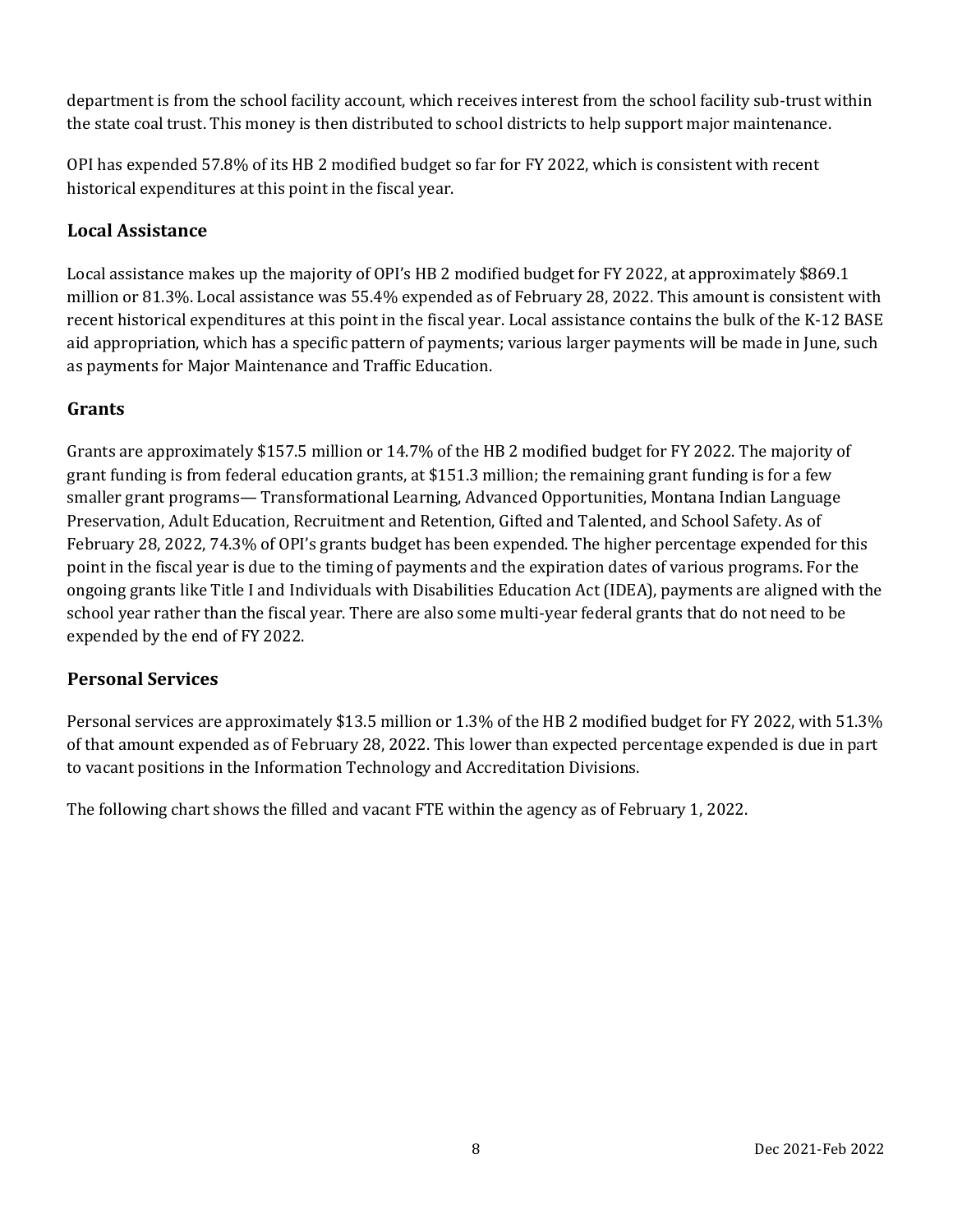#### **Vacancies - House Bill 2** Section Agency Program FTE Type 35010 OFFICE OF PUBLIC I... ΔII All HB 2 Regular **Position Status** A Filled Position Status O Filled OVacant **O** Vacant 200 82.8% 150 26.54 26.54 뿐 100 Vacant FTE 50 228.00 06 State Level Activities Median Number of Day's Vacant Employee Turnover Since July 1, 2021 Left State Employment  $\overline{21}$ Retirement i, Transfer to a New Agency Position Change  $15$  $\overline{0}$  $10$  $20$ Number of Positions

OPI had 26.54 FTE or 17.2% of its HB 2 positions vacant as of February 1, 2022. The percentage of FTE hours utilized since the beginning of FY 2022 through February 1, 2022 was 85.5%. For the 26.54 vacant FTE, OPI provided the following breakdown of the status of the positions:

| <b>OPI Vacant FTE</b> |                   |
|-----------------------|-------------------|
| as of Feb. 1, 2022    |                   |
| In Recruitment        | 8.00              |
| On-Boarding           | 1.00              |
| Agency Transfer (DLI) | 1.00              |
| Promotion             | 2.70              |
| Program Ending        | 2.00              |
| Vacant                | 11.84             |
| "otal                 | 26.5 <sup>2</sup> |

OPI reports that they are in the process of recruiting for the Medicaid Services Director. Additionally, the OPI reports only 8.0% of the appropriation for an FTE for Medicaid Services Tech Support was expended as of February 14, 2022, but that the position was recently filled.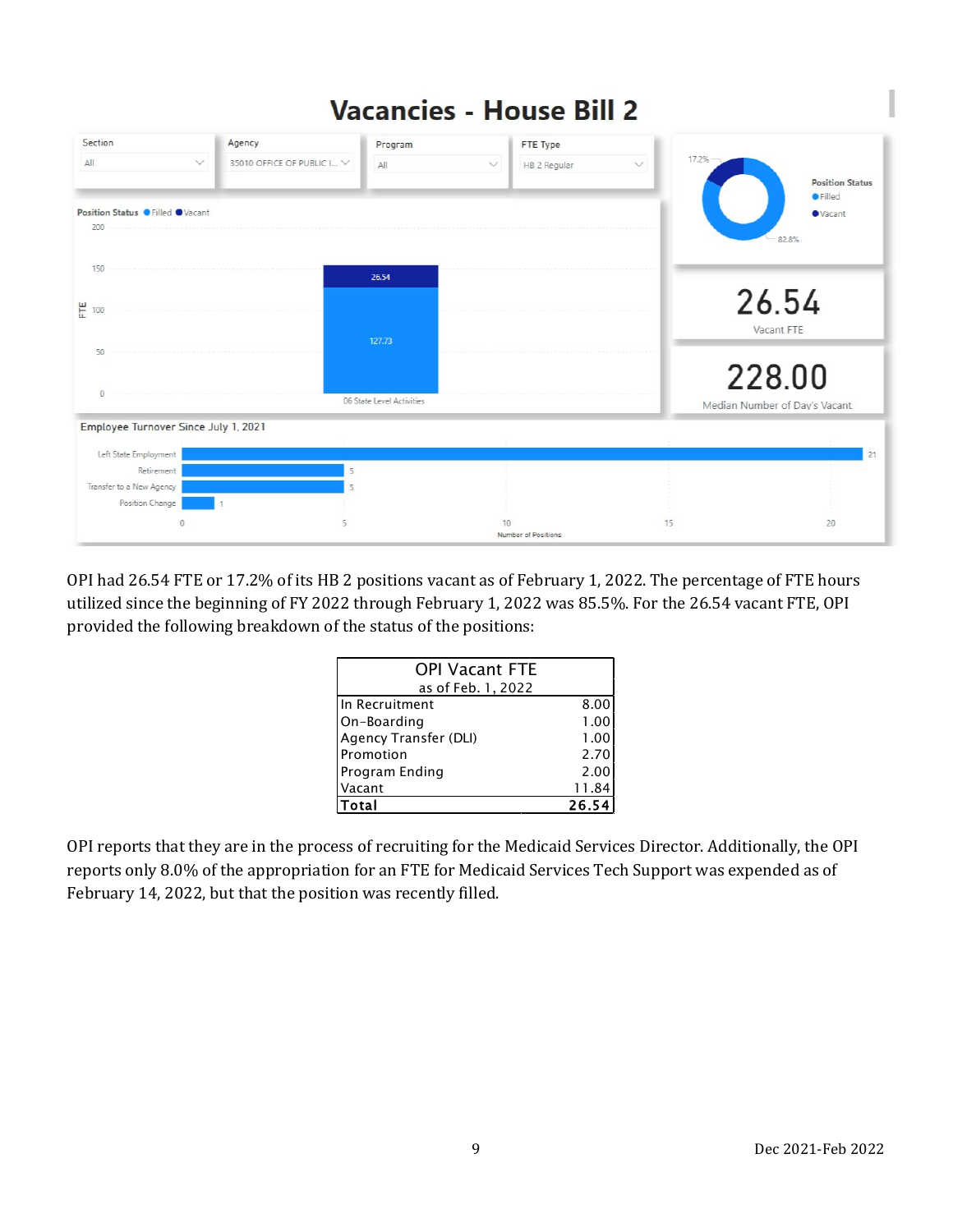



## **Next Steps for Personal Services Reporting**

In upcoming Quarterly Financial Reports, the LFD will begin the process of a more comprehensive look at personal services. The LFD will compare two executive "snapshots"— July 2020 and July 2022. The analysis will identify adjustments adopted by the legislature in 2021 and modifications made by the agencies, within the confines of budget law.

The September Quarterly Financial Report will provide the complete comparison from July 2020 to July 2022. Ultimately, the analysis will result in a description of all the components that will be part of the executive's decision package one (DP 1) 2025 biennium budget request. This work will prepare legislators for budget deliberations in the 2023 session. For a review of how DP 1 works and snapshot components, please read this [short brochure](https://montana.maps.arcgis.com/apps/Cascade/index.html?appid=23095fcf15754f4fb38b63c58a884b97) from 2019.

### **Operating Expenses**

Operating expenses are approximately \$15.3 million or 1.4% of the HB 2 modified budget for FY 2022. Operating expenses were 49.6% expended as of February 28, 2022, which is lower than would be expected at this point in the fiscal year but is consistent with historical expenditures. Operating expenses include appropriations for school food, advancing agricultural ed, in-state treatment, and national board certification, all of which are biennial appropriations. Because school foods are a match appropriation, OPI reports there will be no issue in expending all of the funds. The expenditures for in-state treatment are contingent on the amount of claims submitted by the treatment facilities, which is down by 14.0% from 2021 according to OPI. However, the agency anticipates that the appropriation for in-state treatment will be fully expended, as they typically have enough claims submitted that they prorate the payments due to maxing out the appropriation.

## **Transfers Out**

Transfers out are approximately \$14.0 million or 1.3% of the HB 2 modified budget for FY 2022. Transfers out were 36.4% expended as of February 28, 2022. There are two main appropriations for transfers out—\$11.2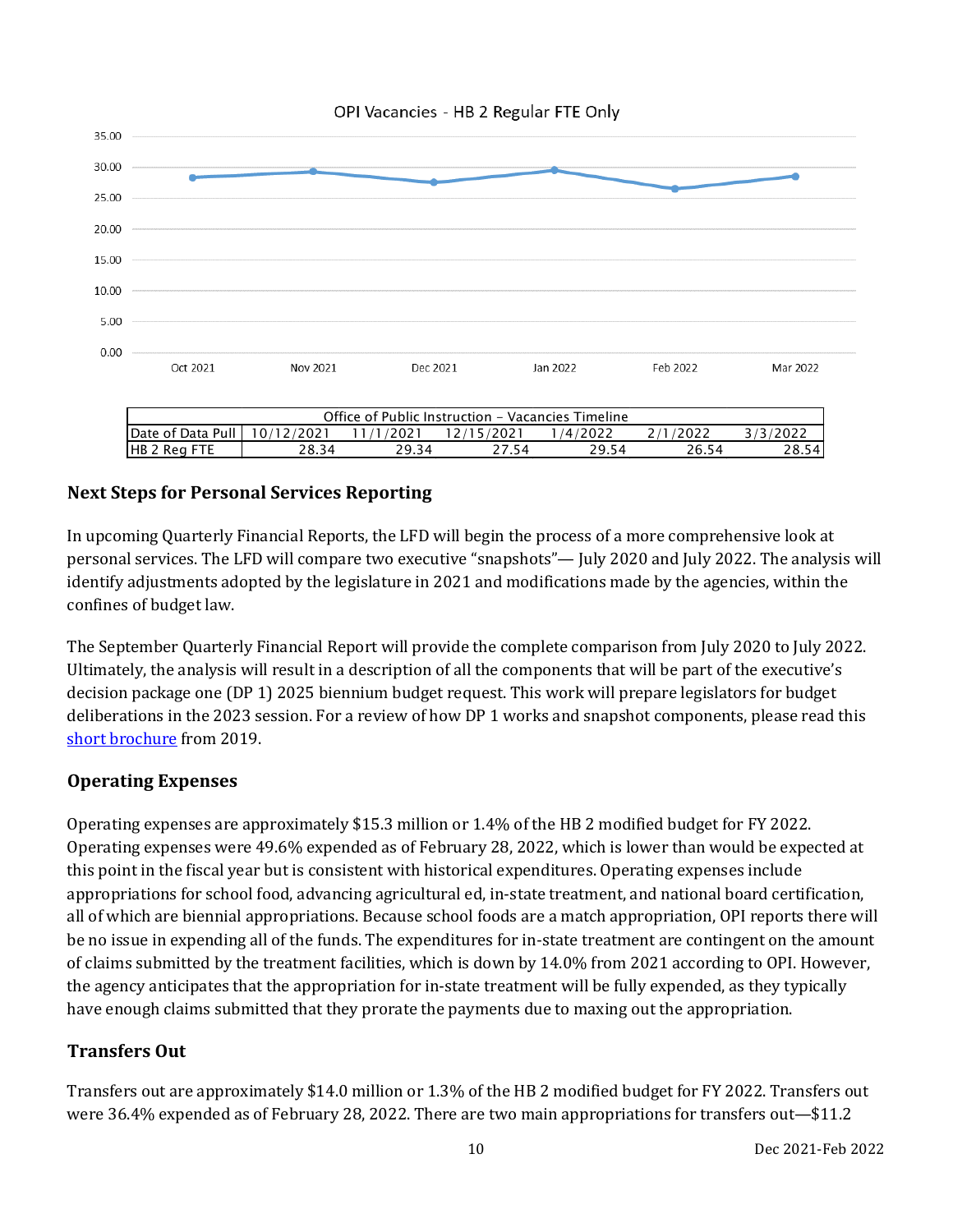million for payments to DPHHS for Comprehensive School and Community Treatment (CSCT) services and \$2.2 million for the Montana Digital Academy (MTDA). Of the total \$11.2 million for CSCT, \$2.2 million is general fund bridge funding, which was transferred to DPHHS in December of 2021. The remaining \$8.9 million for CSCT is state special revenue which has not yet been expended. As of February 14, 2022, OPI reported that the Intergovernmental Transfer Guidance (IGT) process was started, and the agency will start to use the appropriation as payments from CSCT districts are received. All the funds for MTDA were expended in a onetime payment to the MTDA at the beginning of the fiscal year.

## **OTHER ISSUES**

| <b>Information Technology Project Expenditures</b> |  |  |
|----------------------------------------------------|--|--|
|----------------------------------------------------|--|--|

| Large Information Technology Projects                |               |               |  |                        |  |  |
|------------------------------------------------------|---------------|---------------|--|------------------------|--|--|
| <b>Original and Revised Budgets</b>                  |               |               |  |                        |  |  |
| Change from<br><b>Revised</b><br>Original            |               |               |  |                        |  |  |
| Project                                              | <b>Budget</b> | <b>Budget</b> |  | <b>Original Budget</b> |  |  |
| Data Systems Modernization                           | 13,475,248    | 13,475,248    |  |                        |  |  |
| <b>FY2019 ART Implementation Grant</b>               | 1.561.279     | 1.561.279     |  |                        |  |  |
| Montana Innovation Through Infrastructure SLDS Grant | 4,057,867     | 4,057,867     |  |                        |  |  |
| InTechnology Innovation Grant 2021                   | 579,597       | 579,597       |  |                        |  |  |

| Large Information Technology Projects                |           |           |                             |                        |             |  |
|------------------------------------------------------|-----------|-----------|-----------------------------|------------------------|-------------|--|
| Original and Revised Delivery Date                   |           |           |                             |                        |             |  |
| Revised<br>Original<br><b>Start</b>                  |           |           |                             |                        | Change from |  |
| Project                                              | Date      |           | Delivery Date Delivery Date | Original Delivery Date |             |  |
| Data Systems Modernization                           | 4/26/2021 | 9/30/2024 | N/A                         | $0.0\%$                |             |  |
| <b>FY2019 ART Implementation Grant</b>               | 7/22/2019 | 6/30/2022 | N/A                         | 0.0%                   |             |  |
| Montana Innovation Through Infrastructure SLDS Grant | 3/1/2020  | 2/28/2024 | N/A                         | 0.0%                   | __          |  |
| InTechnology Innovation Grant 2021                   | 10/1/2021 | 9/30/2024 | N/A                         | 0.0%                   | ___         |  |

The OPI data systems modernization project funding will be used to repair, improve, and replace existing data systems so as to respond to learning loss associated with the COVID-19 pandemic. Funding for this project is entirely made up of federal CARES II and ARPA funds. Of the project's \$13.5 million budget, approximately \$73,000 or less than 1.0% was expended as of February 28, 2022. The projected delivery date of the project is September 30, 2024. However, the \$8.0 million of ESSER II funds associated with the project have a federal deadline to be expended by November 10, 2023; the approximately \$5.5 million of ESSER III funds have until November 10, 2024, to be expended. Please see the [OPI Database Modernization Project Status and Overview](https://leg.mt.gov/content/Committees/Interim/2021-2022/Education/Meetings/March-2022/OPI-DM-March-2022.pdf) for additional details on the project modules and their status.

The Administrative Review and Training (ART) implementation project will upgrade and enhance a comprehensive child nutrition system platform. Of the project's \$1.6 million budget, approximately \$962,000 or 61.6% was expended as of February 28, 2022. The projected delivery date for the project is June 30, 2022.

The Montana Innovation through Infrastructure (MITI) project will update the Statewide Longitudinal Data Systems (SLDS), which is becoming outdated. The funds will be used to make improvements to data warehouses and expanded data linkages. Of the project's \$4.1 million budget, approximately \$1.0 million or 25.1% was expended as of February 28, 2022. The projected delivery date for the project is February 28, 2024.

The non-competitive Technology Innovation Grant 2021 (nTIG) project for OPI is in its early phases. Per USDA requirements, these funds will be used to develop, improve, and maintain automated information technology